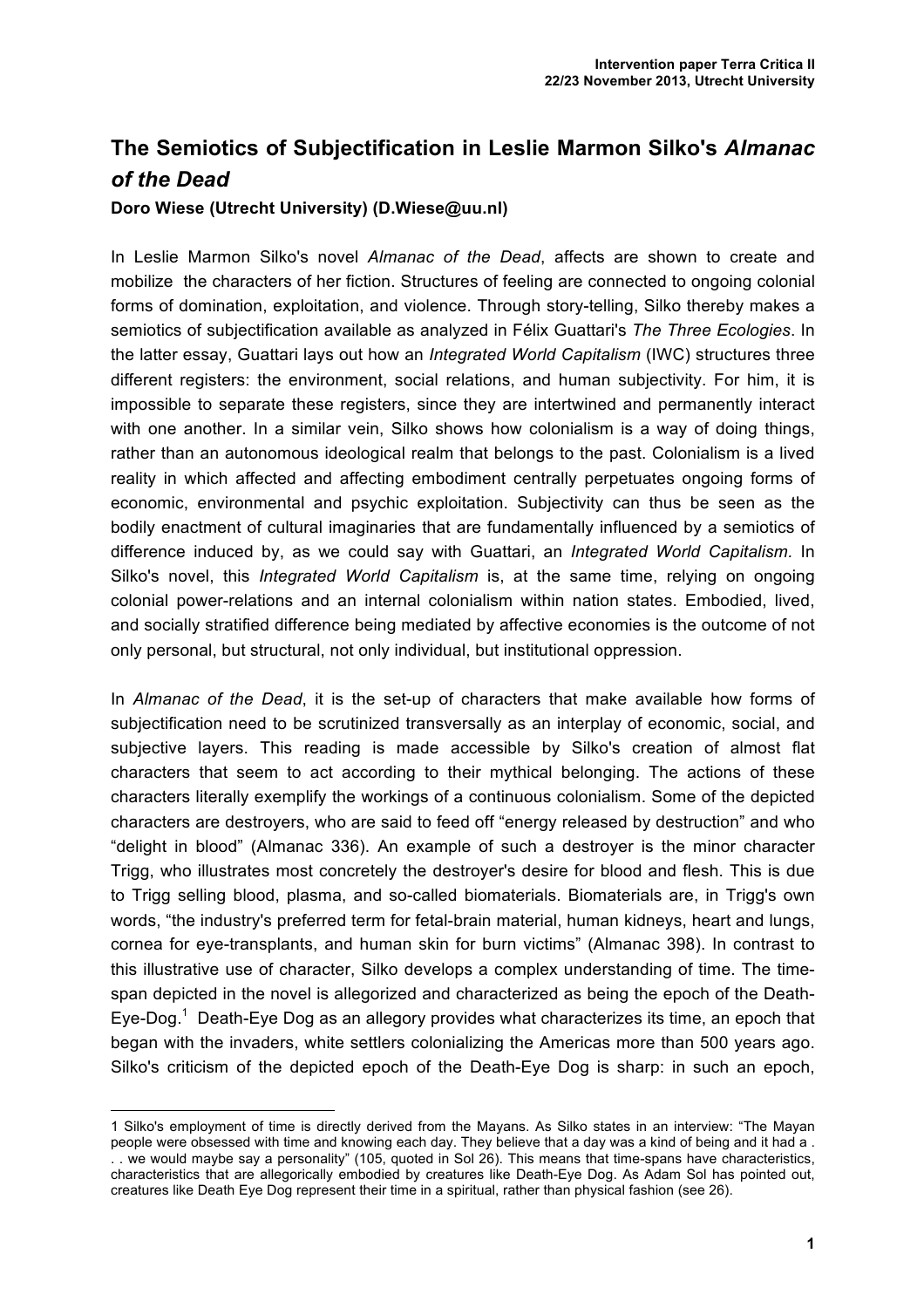"human beings, especially the alien invaders, would become obsessed with hungers and impulses commonly seen in wild dogs" (Almanac 251). These alien invaders are human beings "attracted to and excited by death and the sight of blood and suffering" (475, quoted in Sol 36). To overcome the reign of Death-Eye Dog, the wretched of the earth arise, seeking as Silko tells us "nothing less than the retaking of all tribal land" (Almanac, n.p.).

Silko embeds her characters in a web of descriptions that show a continuity of colonialism's culture. This continuity of colonialism is affecting the characters' behavior and thoughts, so that some, like the destroyer Trigg, are captured by its logic and succumb to it, turning themselves into protagonists devoid of compassion or connectedness. In conclusion, I surmise that Silko gives her readers a glimmer of hope that the depicted conditions can be overcome. Trigg's employee, the Vietnam veteran Roy, sees through Trigg's scheming, reads his notes, and becomes his secret antagonist. Even before his employment, he has decided to organize an army of the homeless, to take over vacant buildings and government land (see 410). Roy's knowledge on human mortality leads to a different situatedness within the world and makes him to the exact opposite of what Trigg is standing for. While Trigg takes from the poor, Roy wants to organize them and organize for them, for instance housing. For Trigg, it is death that allows him to feel as a survivor, for Roy it is survival that reminds him of his mortality. While Trigg lives on blood, Roy tells the crazy homeless who are not admitted in Trigg's blood and plasma center to keep their blood: it is blood that makes them strong, he lets them know.

Ultimately, Roy as a contrasting character allows us to pose the question if it is possible to escape semiotics of subjectification that feed into continuous colonial relations. I argue that in *Almanac of the Dead*, Silko answers this question in the positive. This is the case because in Silko's literary world, a semiotics of subjectification – that feeds into domination, exploitation, and violence – is far from being all-encompassing. In *Almanac of the Dead*, Silko not only shows how the destroyers embody and enact social conditions that will ruin human beings and their surroundings alike; she also makes available how one can affect and be affected in ways that oppose the threat of destruction as presented by the destroyers' deeds. There are destroyers, but there are also those like Roy who oppose their forces and set out to create redemption from violence and dispossession. These are characters that are shown to live according to different sets of values, who embody sensibilities and desires that have not been captured by capitalist machine. Ultimately, *Almanac of the Dead* records, too, the stories of those who have been warned about the destroyers, and who know how to read the signs of their arrival. Their agency is, however, brought about by the possibilities of communal consciousness. As Roy's friend Clinton lectures him, "African and other tribal people had shared food and wealth in common for thousands of years before the white man Marx came along and stole their ideas for his 'communes' and collective farms" (407). And while Marxism is rejected as an alternative model for living together, indigenous models of being in the world are evaluated highly. *Almanac of the Dead's* story makes available to us that these indigenous ontological understandings have been there all along. The novel thereby provides us with alternative epistemologies that enrich the imagination with new visions of the future. It opens up possibilities that go beyond the destroyers' deeds of bleak